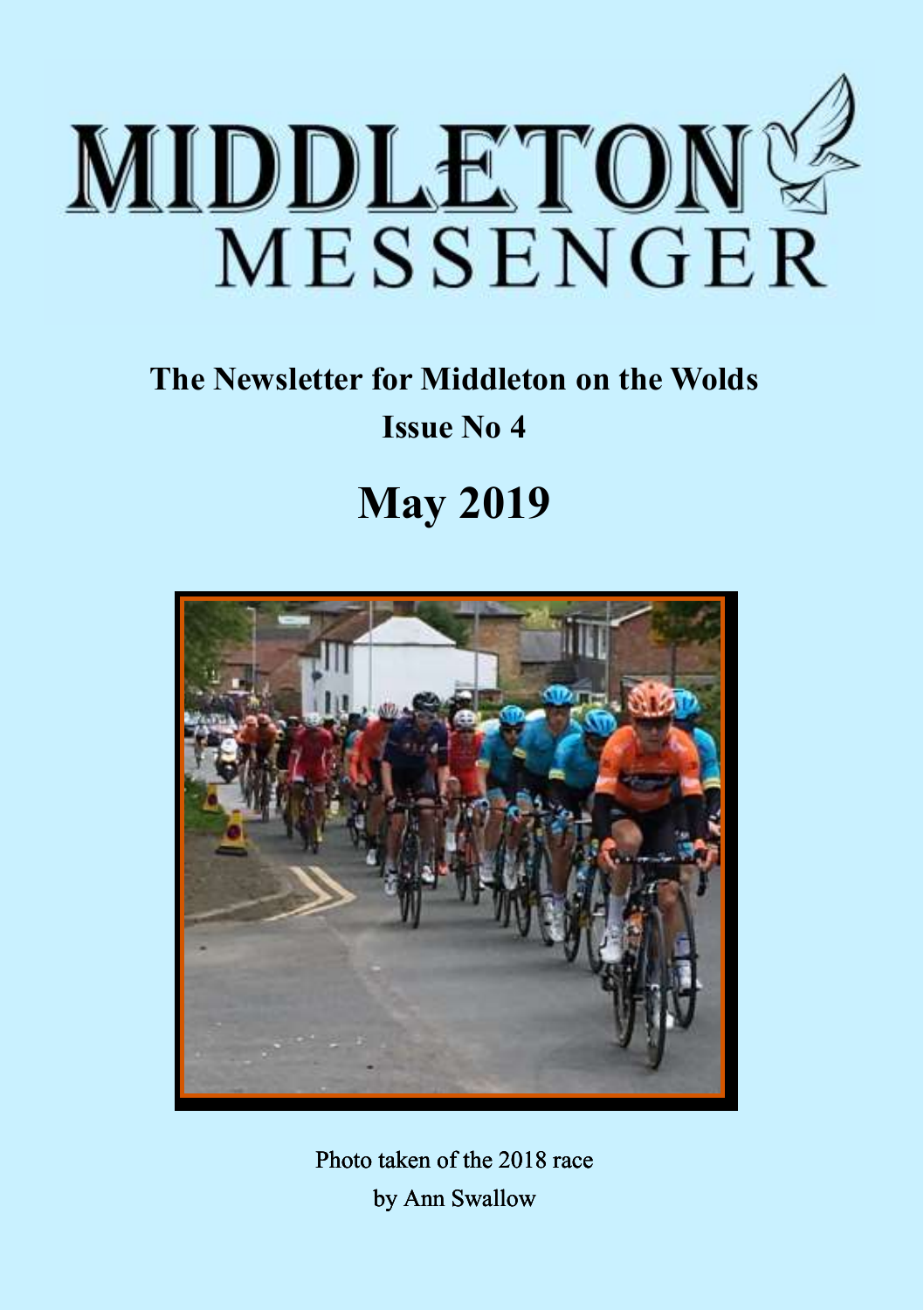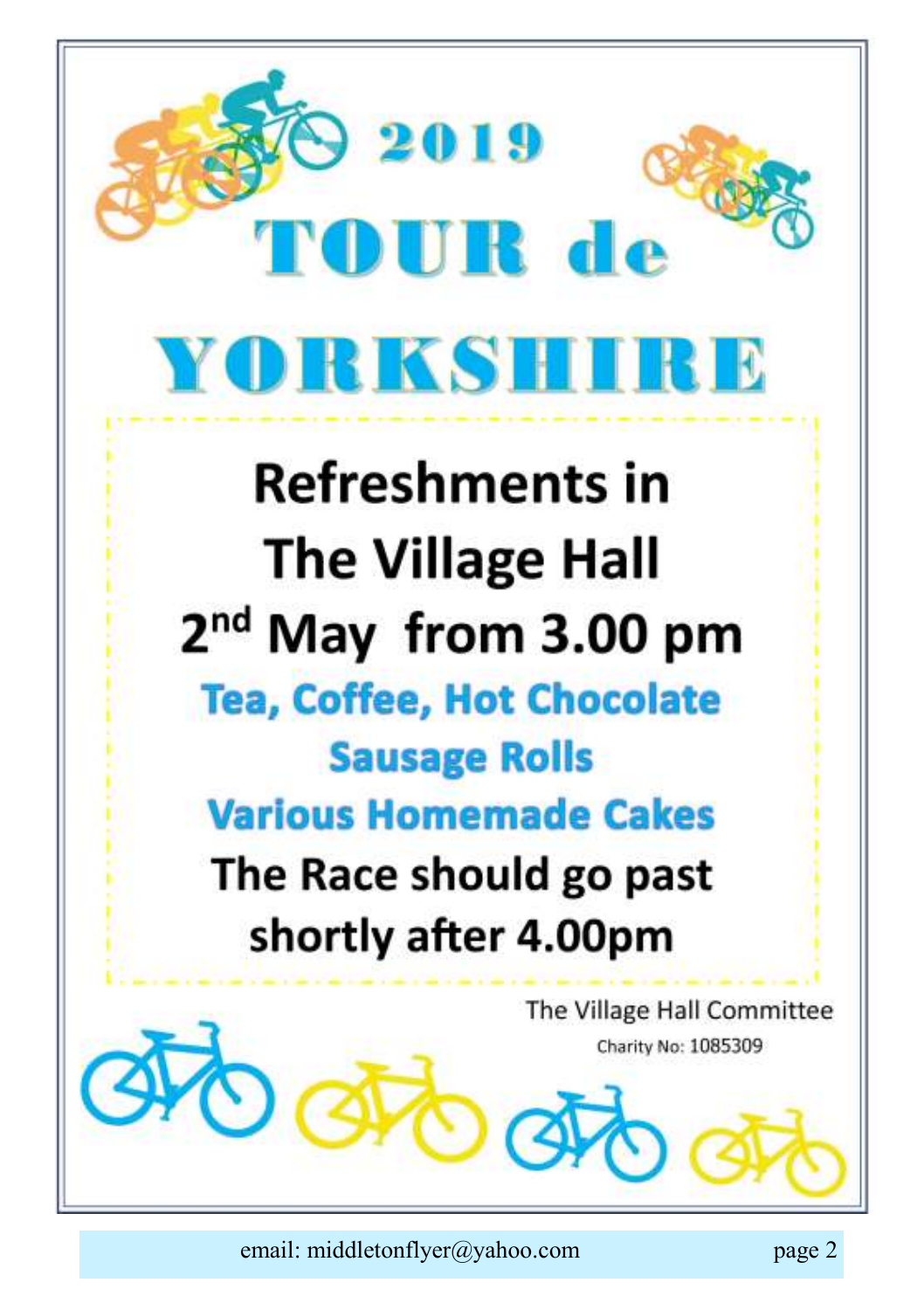## EDITORIAL

Well, that's Easter out of the way; eggs eaten and rabbits (why rabbits?) back in their hutches. Next up are the Bank Holidays leading up to another

glorious summer. Blimey, it'll soon be Christmas!



But, before then, we've got a bike race to watch. If you haven't already heard (as if!) the Tour de Yorkshire is once again coming through the village. It looks like the riders will get to us just about at  $\overline{4}$  o'clock with the caravan (hopefully still throwing out loads of goodies) going through some time before that.

There is always a lot of talk about decorating the route with yellow and blue bunting and bikes but how much of that sort of thing do you notice when you're watching the Tour de France? I'd say far less than the crowds of spectators watching from behind the crash barriers. Now, if you have strings of bunting and a spare bike please put them up (we will be) but, if you haven't, then please come out and watch.

The Tour de Yorkshire really took off after organisers and sponsors saw the enthusiasm of the Yorkshire public for the race, particularly when compared with other parts of the country. Let's show that same enthusiasm in Middleton and make a good showing as the peloton goes through our village.

As always:

**If you have any ideas, comments or complaints you want to share then send an email to** [middletonflyer@yahoo.com.](mailto:middletonflyer@yahoo.com)

Remember, we can't respond unless we receive your message.



### **NEXT COPY DATE**  $14^{th}$  **MAV**

Please send your article or poster to middletonflyer@yahoo.co.uk in good time. (You can pop it through my door if you don't have email access - 4 The Paddocks.) Please note that I have brought the copy date forward a couple of days to give more time for the compiling, editing and printing so that the delivery people can get it to you on the weekend before 1st of each month.

Remember — if I don't receive the articles I can't put them in!

Lyn 219500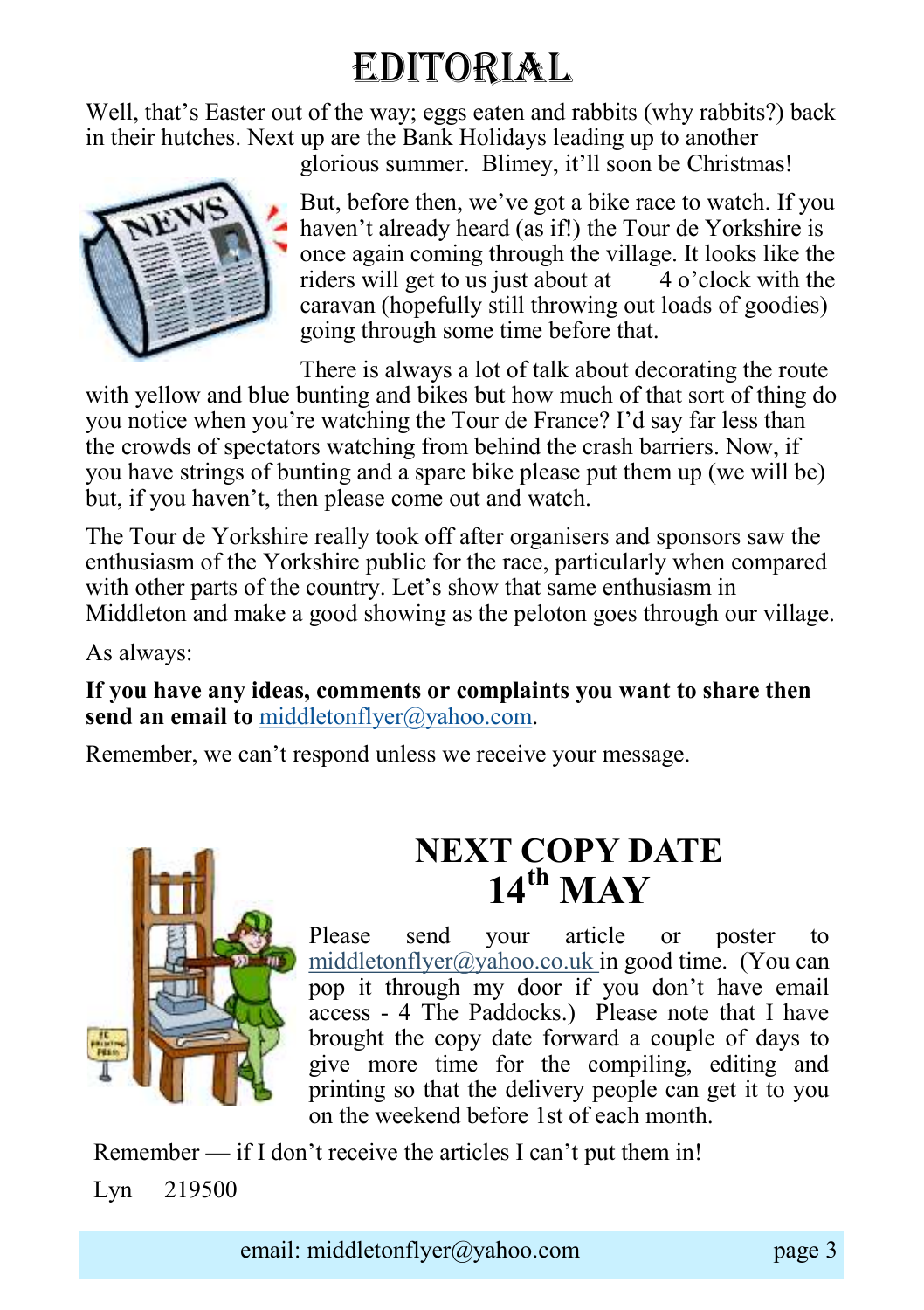## Local Birds & wildlife

According to the weather forecast the frosts are over and we're heading for a warm sunny Easter as I write this. So no more looking out for Bramblings – I've just been told about another one, again with a crowd of Chaffinches and also on Greenfield Road, seen a couple of weeks later than ours, so possibly the same bird. The same people had a particularly lucky day, as later on they saw a Goldcrest flitting about on the ivy on the Crab Apple tree next to the Village Green "Two firsts in one day" for them.

The Chiffchaffs are back on the embankment now; one of the first of the spring arrivals. Apparently some just move further south in the UK for winter these days, so only have a short migration to get back to Yorkshire!







We recently tried to fool our granddaughter into thinking we had the world's tiniest moles in our garden, showing her these little mounds on our

lawn. Unfortunately when we told her that they were really made by Solitary Bees (or possibly Bee Flies?) she found that also highly unlikely, and will



her ever again. Life on The Paddocks seems slightly wilder than down on Greenfield

Road; a Paddocks pond under attack from two Herons! Herons are big birds, with a wingspan about the same as a golden eagle, so just one heron still tends to rather fill a normal garden. Paddocks residents might like to consider that according to Wikipedia they used to be considered a delicacy  $-400$  roast herons were served to the guests when George Neville became Archbishop of York in 1465. The Wildlife and Countryside Act would probably have something to say about it now.

Please send in any sightings, photos or anecdotes to [barbaralavender@btinternet.com](mailto:barbaralavender@btinternet.com)

Also, please let me know if you would like your name included?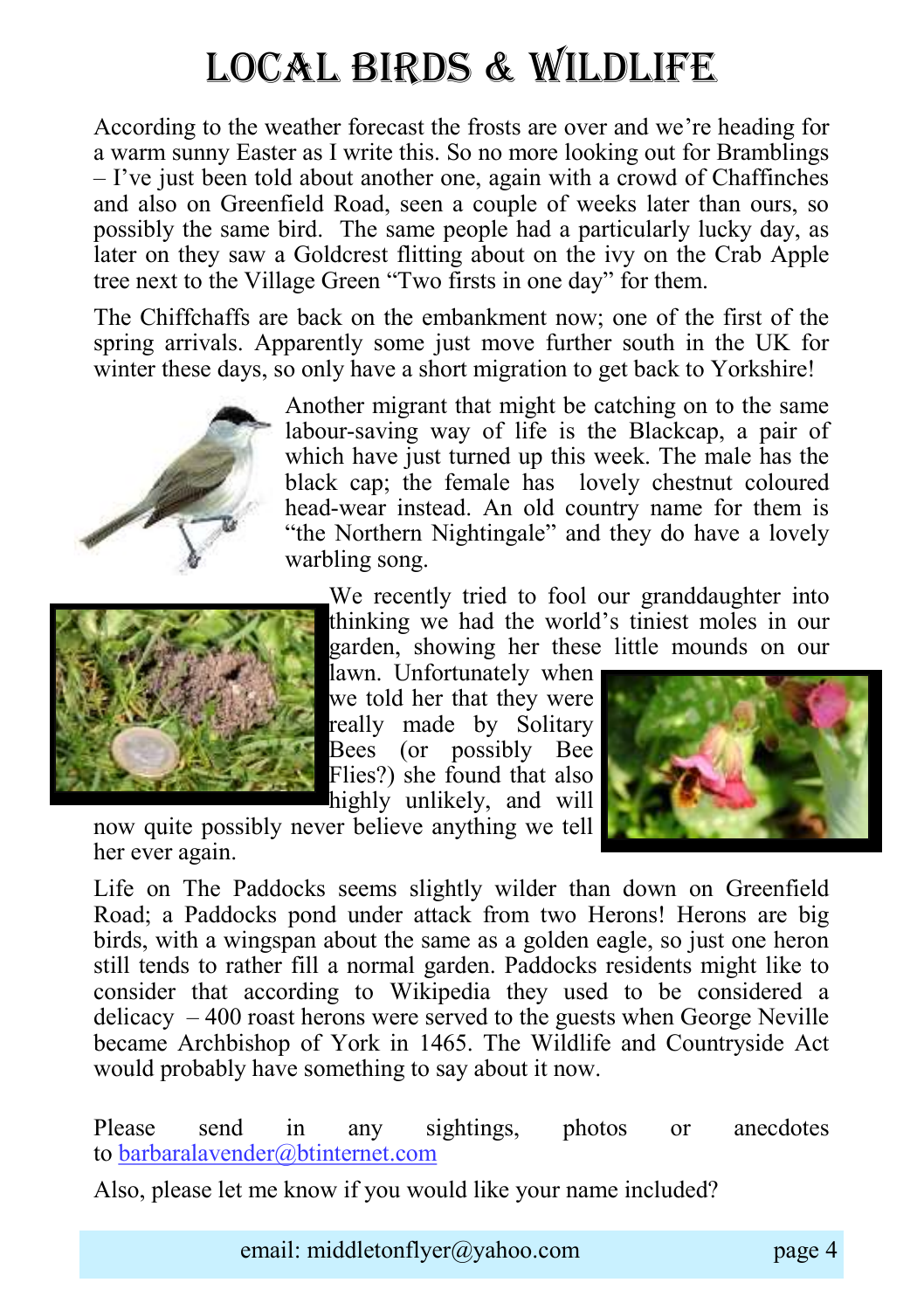## QUIZ PAGE

- 1 In the film and TV series `The Fugitive` what was the occupation of
- the Fugitive?
- 2 What river flows through the Grand Canyon in the USA?
- 3 How did Sonny Bono die?
- 4 On the Monopoly Board Bow Street, Marlborough Street and which other street makes up the orange properties?
- 5 What were Eugene Cernan and Harrison Schmitt the last men to do?
- 6 Which football club play home matches at Home Park?
- 7 Which country is bigger: Pakistan, Peru or Poland? (area)?
- 8 Which sport is played with the heaviest ball?
- 9 Who wrote the novel Dr Jekyll & Mr Hyde?
- 10 Until the 12th or 13th century which city was the capital of England?

Quiz set by Rowland Wooldridge

**SUDOKU**



### **APRIL BIRTHDAY ANAGRAMS**

|            | email: middletonflyer@yahoo.com | page 5                 |                    |
|------------|---------------------------------|------------------------|--------------------|
|            | (which year were they born?)    | All answers on page 15 |                    |
| Footballer | adm bakedchiv                   | Royalty                | porcelains stretch |
| Cyclist    | fischer moor                    | James Bond?            | bernice parson     |
| Singer     | andy blob                       | Actor                  | dislocate town     |

#### **DINGBATS**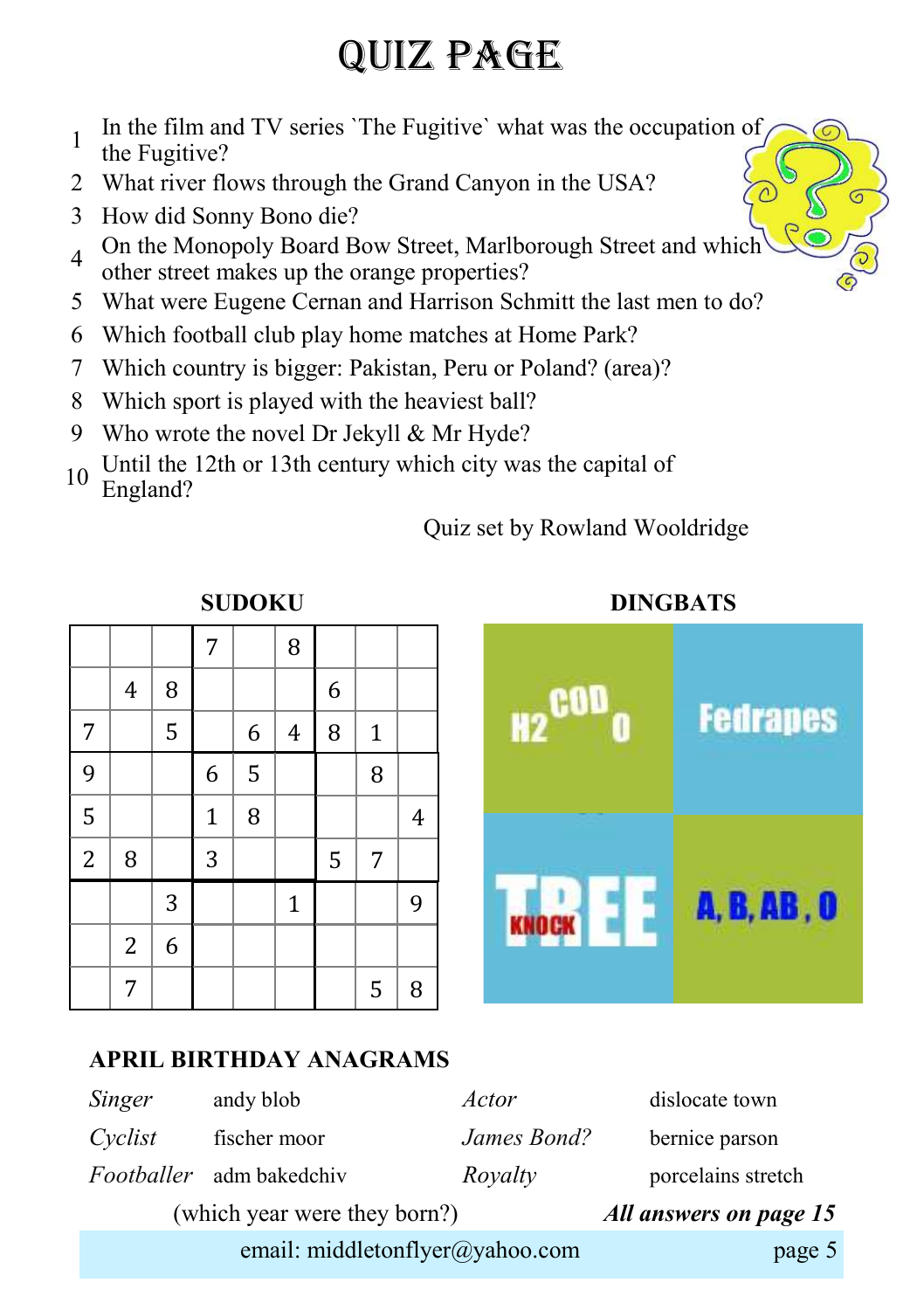### LOCAL HISTORY

### **WHAT WAS BEHIND THE WALL?**

First it was the Rectory and then it became the Hall but the building itself, though not as grand as other East Riding houses, was destined to exercise through its owners, a form of social control, usually benevolent but requiring deference on the part of the villagers and this deference also took a highly visible form. In 1929 a Hull Times reporter interviewed Waters Appleton, a lifelong resident of Middleton, a shopkeeper and a onetime manager of the Yorkshire Penny Bank in the village who was born about 1861 and remembered among other things the time when the parson and squire were rulers of the village. All the men bowed to them and the women curtsied as they came down the street.



Situated behind the long brick wall on the Beverley road the Rectory was built from a design by a York architect for the then rector John Blanchard in 1809 as a replacement for the existing building which was located nearer the church.

The nine bedroomed house with its adequate domestic staff would provide comfortable accommodation for the wealthy rector who had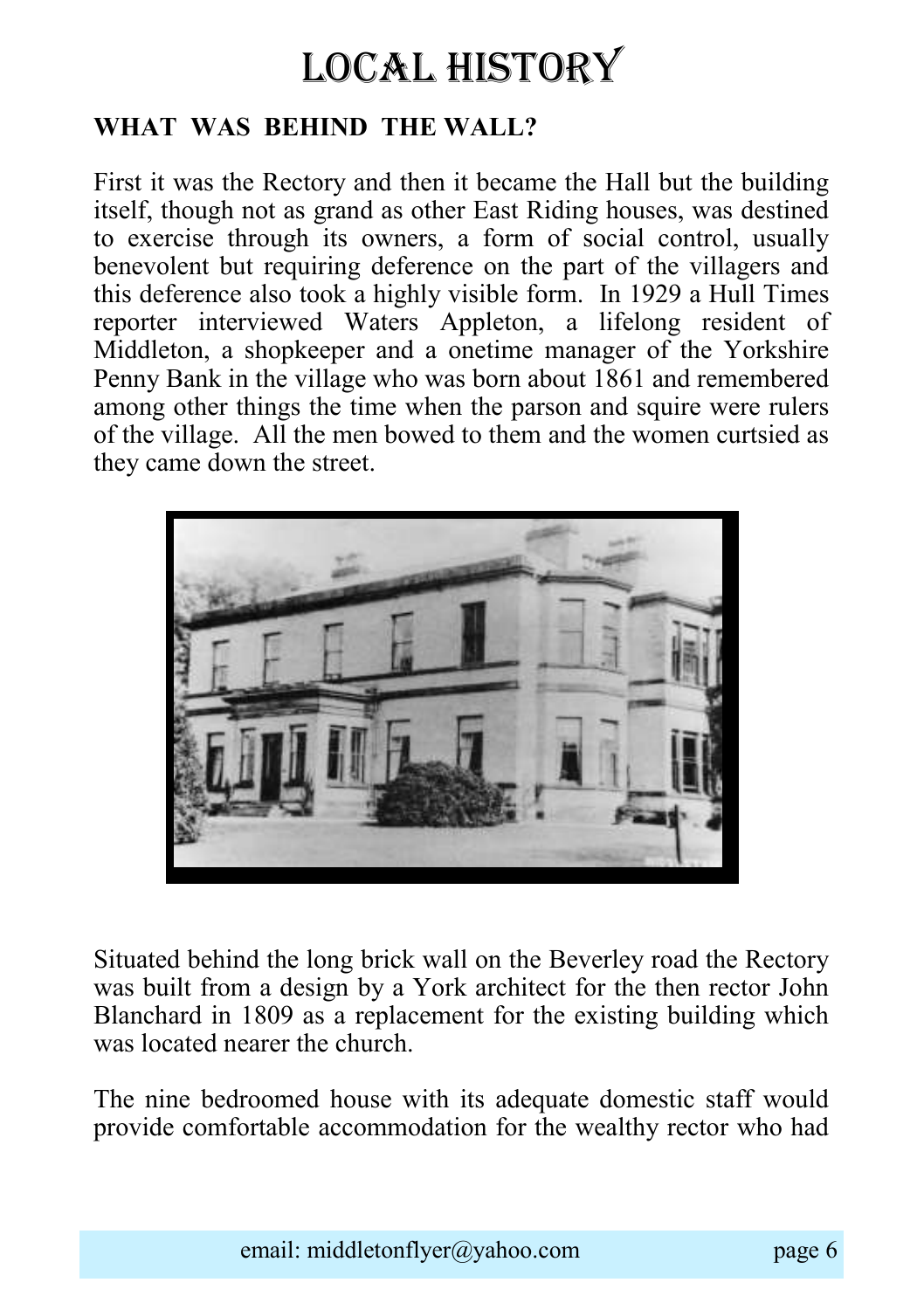been awarded 890 acres of land in lieu of lost tithes when the village was enclosed in 1805.

On his death in 1827 he was succeeded as rector by his son also named John who in addition was vicar of Lund, a deputy Lieutenant and a Justice of the Peace all of which did not interfere with his enjoyment of field sports.

He was followed in 1862 by his son Henry Dacre Blanchard and here the mystery arises for it is said that a fatal shooting accident took place involving a servant after which the rector could no longer bear to live in the house. Whatever the truth, a new rectory was built in 1867 which eventually became known as Parklands and the 1809 building was bought by Captain (later Colonel) Arthur Brooksbank 1831 -1903, a decorated veteran of the Crimean War and the third son of a clergyman from Healaugh Manor near Tadcaster.

The new owner became heavily involved in local affairs and effectively occupied the role of squire. He was succeeded by his son Arthur who lived until 1917 and then by his son Percy who served as a driver with the French Red Cross in the war.

Percy had a much travelled life but remained owner of the Hall until 1932 with various tenants in occupation after which it was sold to Sir Prince Smith, head of a Keighley textile machinery firm.

In a speech at the Feast that year Dr Clements, the village doctor, sensed with some misgivings a change in the old order with the break up of one of the finest estates in the East Riding.

The house was requisitioned for war use and became run down so that after the conflict the Prince Smith family preferred to use their Southburn property and the Hall met its end in 1960 leaving a few outbuildings standing and sadness for those villagers with fond memories of all it used to signify.

GEOFF WISHER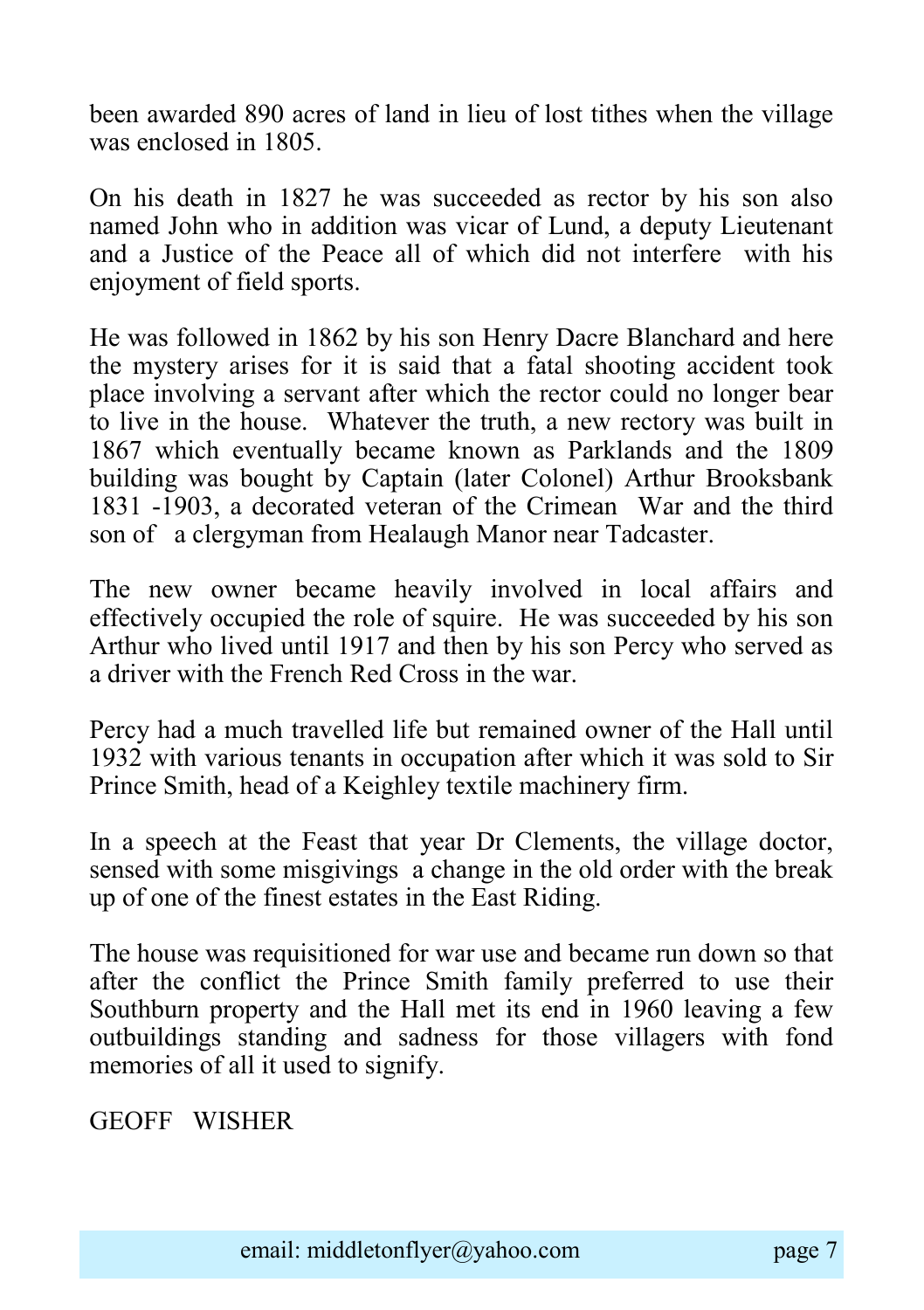### METHODIST CHURCH, BAINTON

### **Services for May**

| Sunday 5th 10.30am  | Service at the Wolds Methodist Church,<br>Mr Stephen Byass                       |
|---------------------|----------------------------------------------------------------------------------|
| Sunday 12th 10.30am | United service at the Wolds Methodist Church,<br>Rev Robert Amos, Holy Communion |
| Sunday 19th 10.30am | Service at the Wolds Methodist Church,<br>Mrs Chris Crawford                     |
| Sunday 26th 10.30am | Service at the Wolds Methodist Church,<br>Mr Keith Russell                       |
| Sunday 26th 6.00pm  | Songs of Praise in the Reading Rooms                                             |

### **MIDDLETON SPRING QUIZ**

We would wish to report that the Middleton Spring Quiz held on the 12th April raised a total of £580 this has resulted in £280 donated to St. Andrews Church and £280 to support Prostate Cancer Work at Castle Hill Hospital. Many thanks to all who supported this event in



any way in, providing time, food, raffle prizes, donations, labour and in particular attendance on the evening to make the occasion such a success.

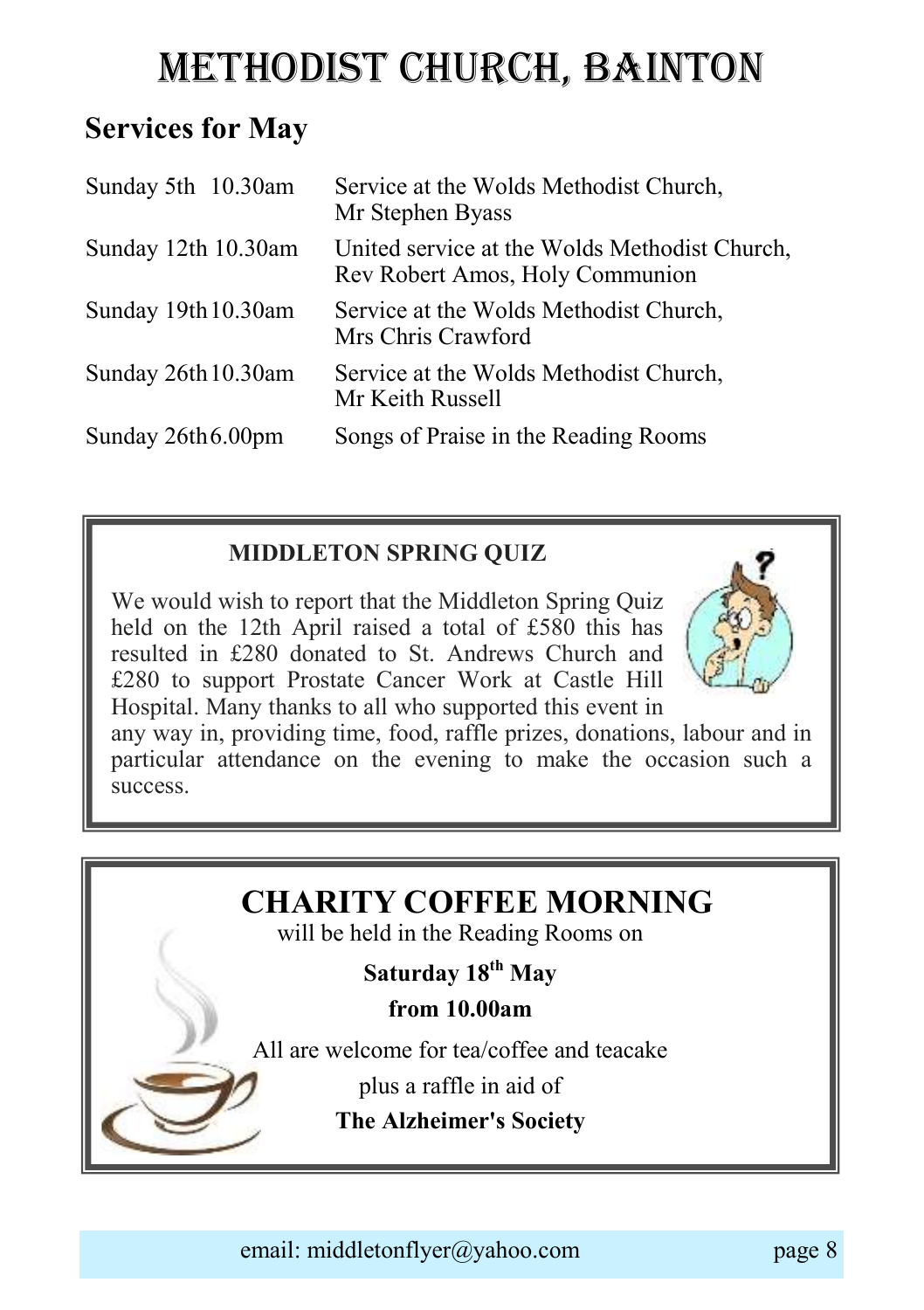## St Andrew'S church

### **Services for May**

|                     | Sunday 5th 10.30am Holy Communion, Rev'd Cathryn Conner     |
|---------------------|-------------------------------------------------------------|
| Sunday 12th 10.30am | Joint Worship at Wolds Methodist Church                     |
| Sunday 19th 10.00am | Holy Communion, Rev'd Canon Kate Goulder                    |
|                     | Sunday 26th 10.30am Joint Worship at Wolds Methodist Church |
| Sunday 26th 6.00pm  | Songs of Praise, Reading Rooms                              |

### Parish council NEWS

Following the recent Parish Council Elections we have two vacancies; and the new council members are able to appoint 2 additional members to the committee by co-option. Anyone interested in joining the Parish council should firstly contact the Parish Clerk to find out further details on how to apply. [pc@middletononthewolds.co.uk](mailto:pc@middletononthewolds.co.uk)

#### **Other Parish Council News**

Beverley Road (part) Chapel Lane South Street (part) are scheduled for surface dressing this year.

The Village Taskforce Walkabout will be done on the  $4<sup>th</sup>$  July 2019. The purpose of the walkabout is to agree a programme of maintenance works to be carried out by the local authority.

The steps to access the old railway line are to be replaced; forming steps using reclaimed railway sleepers. It is hoped these works will be completed within the next few weeks.

The Tour de Yorkshire will again pass through Middleton. The Parish Council has received funding from ERYC for purchase of bunting; hopefully village members will support the event. Refreshments will be available in the village Hall.

A full copy of the minutes of our parish council is available on our website [www.middletononthewolds.co.uk](http://www.middletononthewolds.co.uk)

*John Eastwood*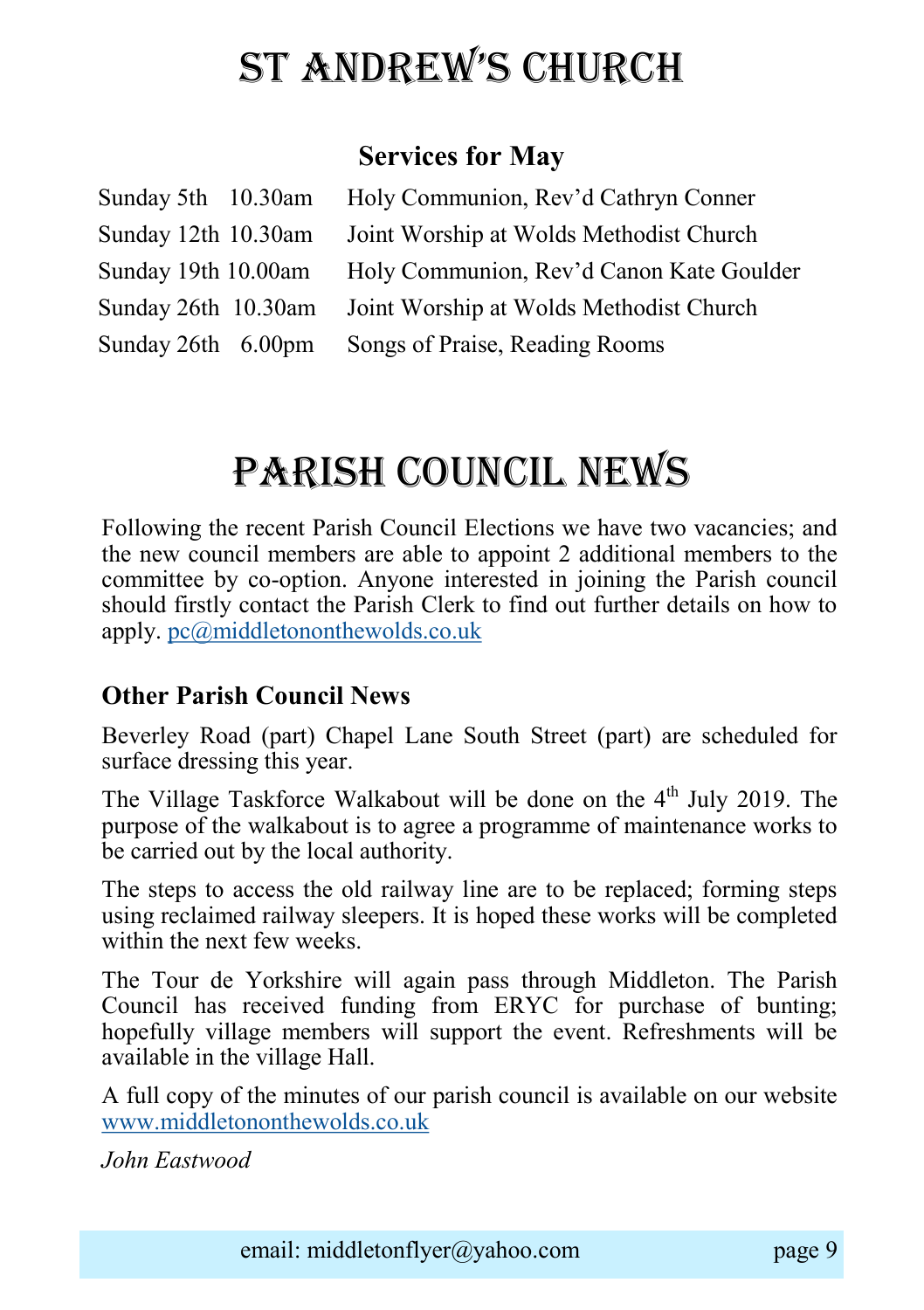### Neighbourhood Plan

### **CALLING ALL YOUNG PEOPLE OF MIDDLETON! FANCY SOME FREE PIZZA & COKE WHILST HELPING YOUR COMMUNITY ?**



Do you want to help the Parish Council make a plan for the future of our village? You can make a difference by voicing your views and ideas. If so why not come along to our Young Person's drop in at the Reading Rooms on THURSDAY  $9<sup>th</sup>$  MAY 4-6pm?

You'll meet other people wanting to have a say in designing our village fit for your future. You'll have an opportunity to say what's important to

you whilst demolishing a Margherita with friends

We'd also like your views on a new proposed activity area at the Rec club so why not after school pop along and join in? Parish Councillor Nick Jones and Darron Lawer, East Yorkshire Youth Community officer will be there to hear your views and to note what's important to YOU!

Get there early to ensure a slice of your favourite pizza and don't forget to tell Mum/Dad/an adult where you are so your second tea can be on hold until you get home!

If you have any queries or questions contact Nick on njones $40@\text{sky.com}$ or Darron on [Darron.lawer@eastriding.gov.uk](mailto:Darron.lawer@eastriding.gov.uk)



## **VILLAGE LUNCH THE ROBIN HOOD INN**

**Monday 29th April** 

### **12.15 for 12.30pm**

If regulars are unable to attend please contact Lynn Wooldridge on 217457 by Friday 26th April . Anyone wishing to come for the first time is most welcome and should contact Lynn to book a meal.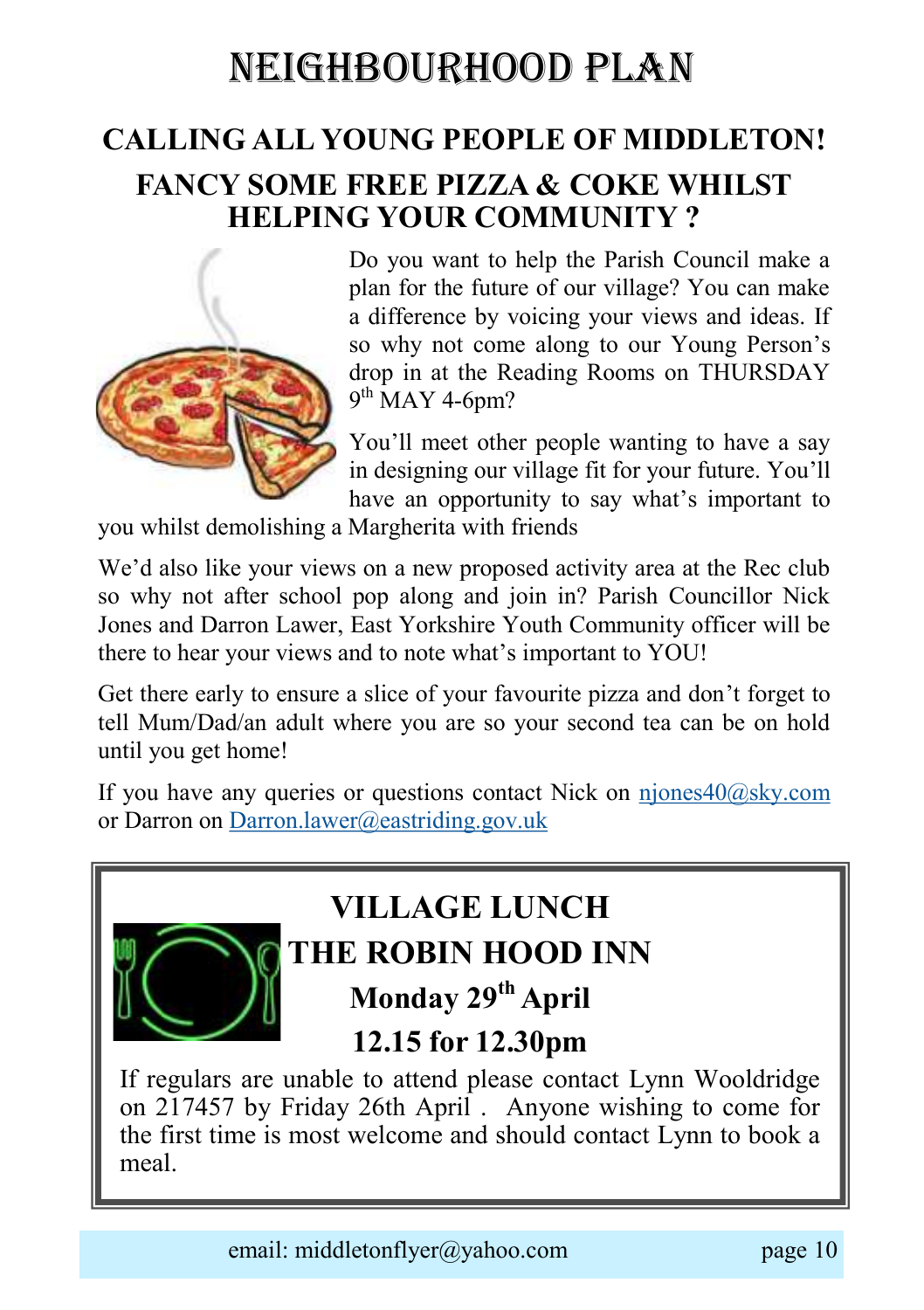## Village hall &

## READING ROOMS

### **AGM**



Anyone in the village is welcome to come along to Reading Rooms at 7.30pm on Tuesday 14th May for the AGM.

The number of committee members has dwindled over the past few years, although we are happy to welcome Sharon Roe who joined us during the year. We would appreciate any assistance from anyone who could spare just a little time to help keep the hall available for the general use of the villagers.

*The Village Hall Committee*

### **SOANES EASTER EGG COMPETITION**





A competition was organised at Middleton School to find the best decorated egg. Soanes Poultry supplied the eggs and Ben Lee and Sophie Upson went in to the school to judge the finished eggs. Above are photos of the top ten and of Isla, David and Freya who came 1st, 2nd and 3rd.







email: middletonflyer@yahoo.com page 11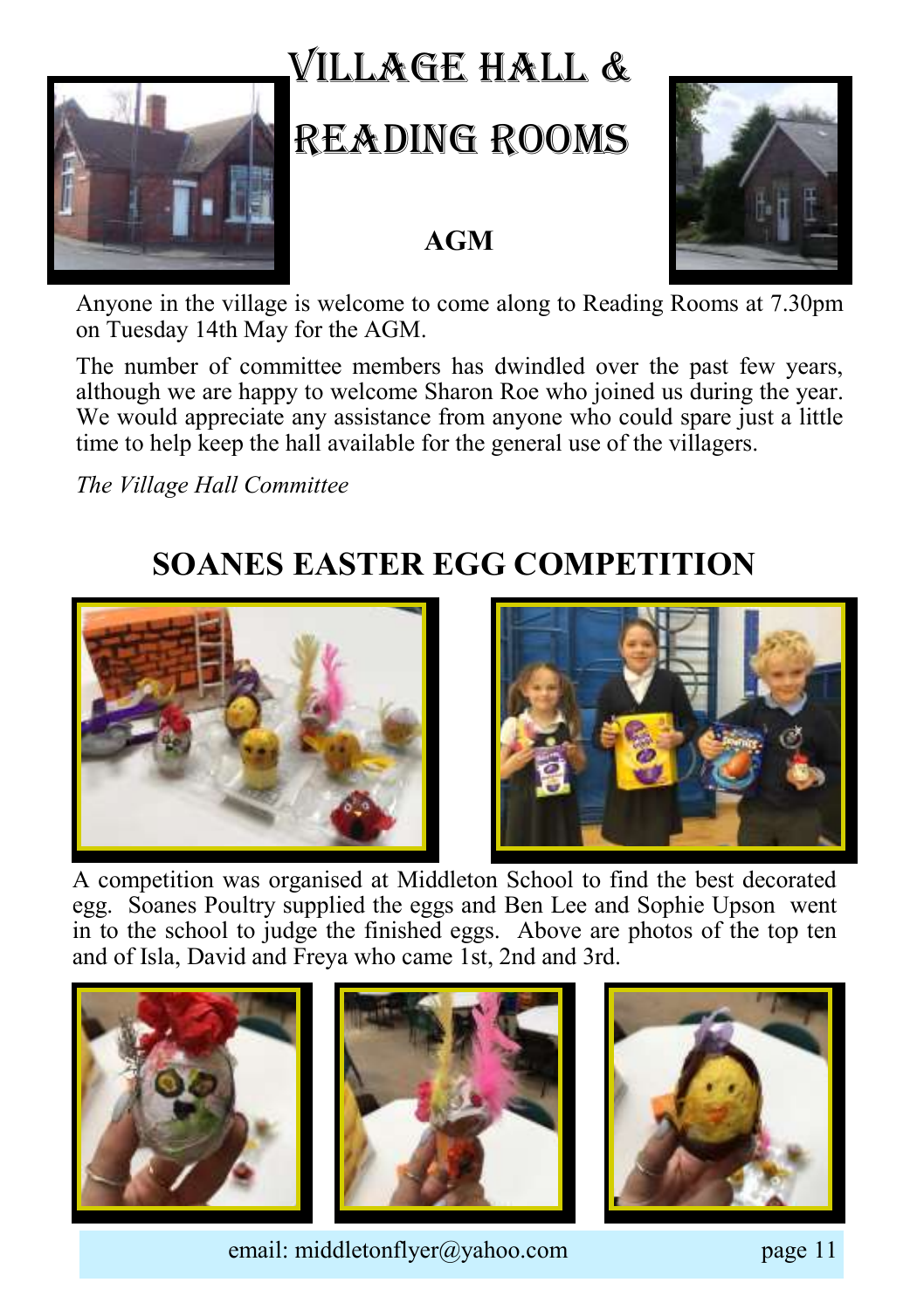## Middleton book group

**"GREATEST HITS" by LAURA BARNETT** is about a fictional songwriter looking back on her life via the songs of her career, as she gathers them together for a come-back album. The songs have since been recorded by Kathryn Williams and make very pleasant listening.

**"CARRYING ALBERT HOME" by HOMER HICKAM** is the funny, sweet, and sometimes tragic tale of a young couple and a special alligator on a crazy 1,000 mile adventure. It is by the same author as "October Sky" which we read last year.



Next books for discussion:

14th April "Where The Light Gets In" by Lucy Dillon "Dear Mrs Bird" by A J Pierce

Contacts:

Lyn Dennis 219500 lyndennis456@gmail.com

Jennifer Keenan 217909 pajkeenan@gmail.com

### **THE WITTY FAMILY**

Do you remember the article in the March Messenger about the Witty family reunion at the Kiplingcotes Derby? Well, 7 descendants of the

Middleton Wittys of Manor Farm (shown in the photos) came over from Canada with their families to meet up with many of their British relatives. After enjoying the day at the derby a family lunch was taken at the Robin Hood. Jennifer Keenan and I were privileged to be asked to join them.



*Lyn Dennis*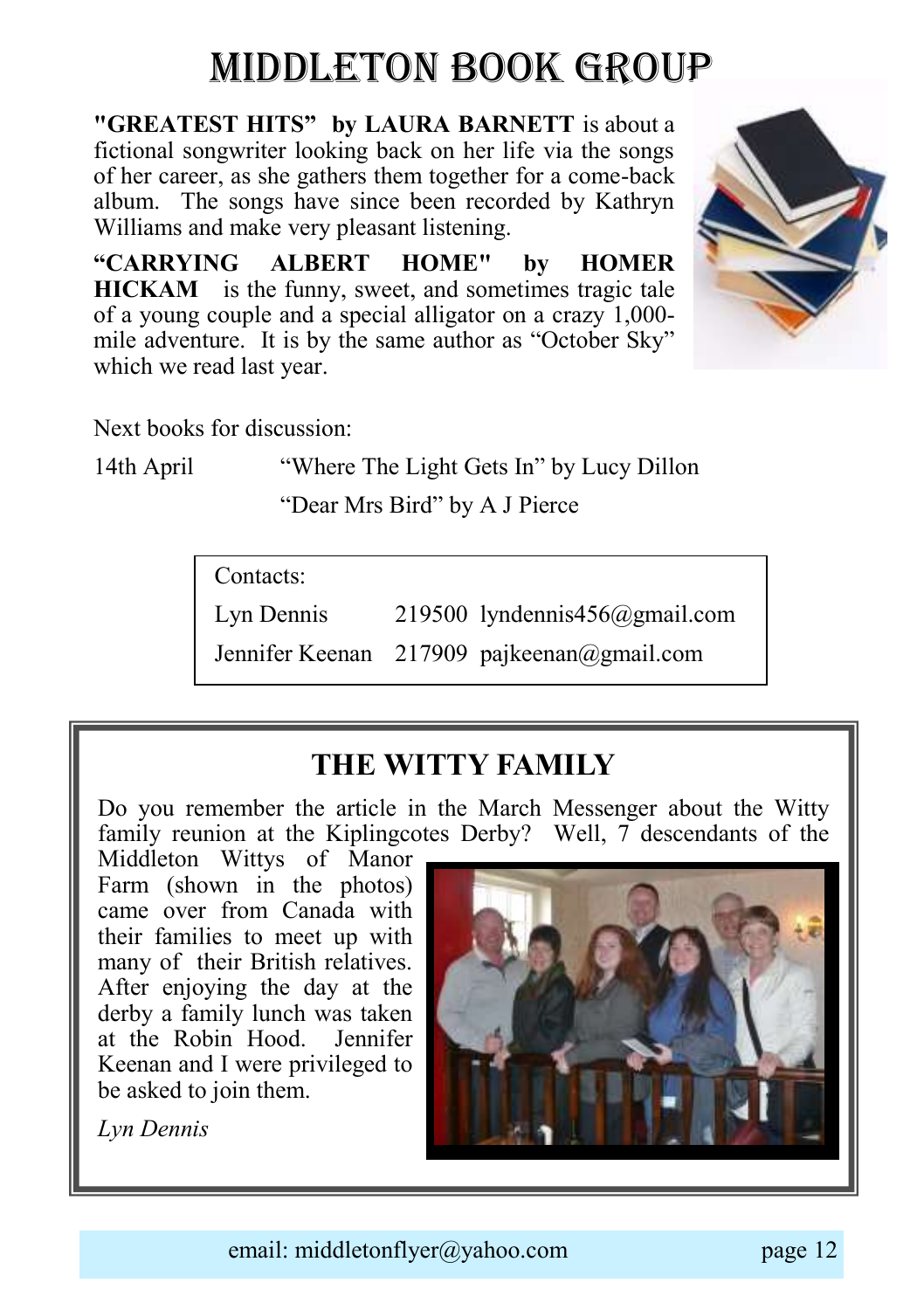# **Thursday Afternoons 2.00 to 3.30pm**

DIEE

OWER

Gentle exercise for over 50s with fun games and quizzes plus a cup of tea and a chat with friends

**Only £1.20**



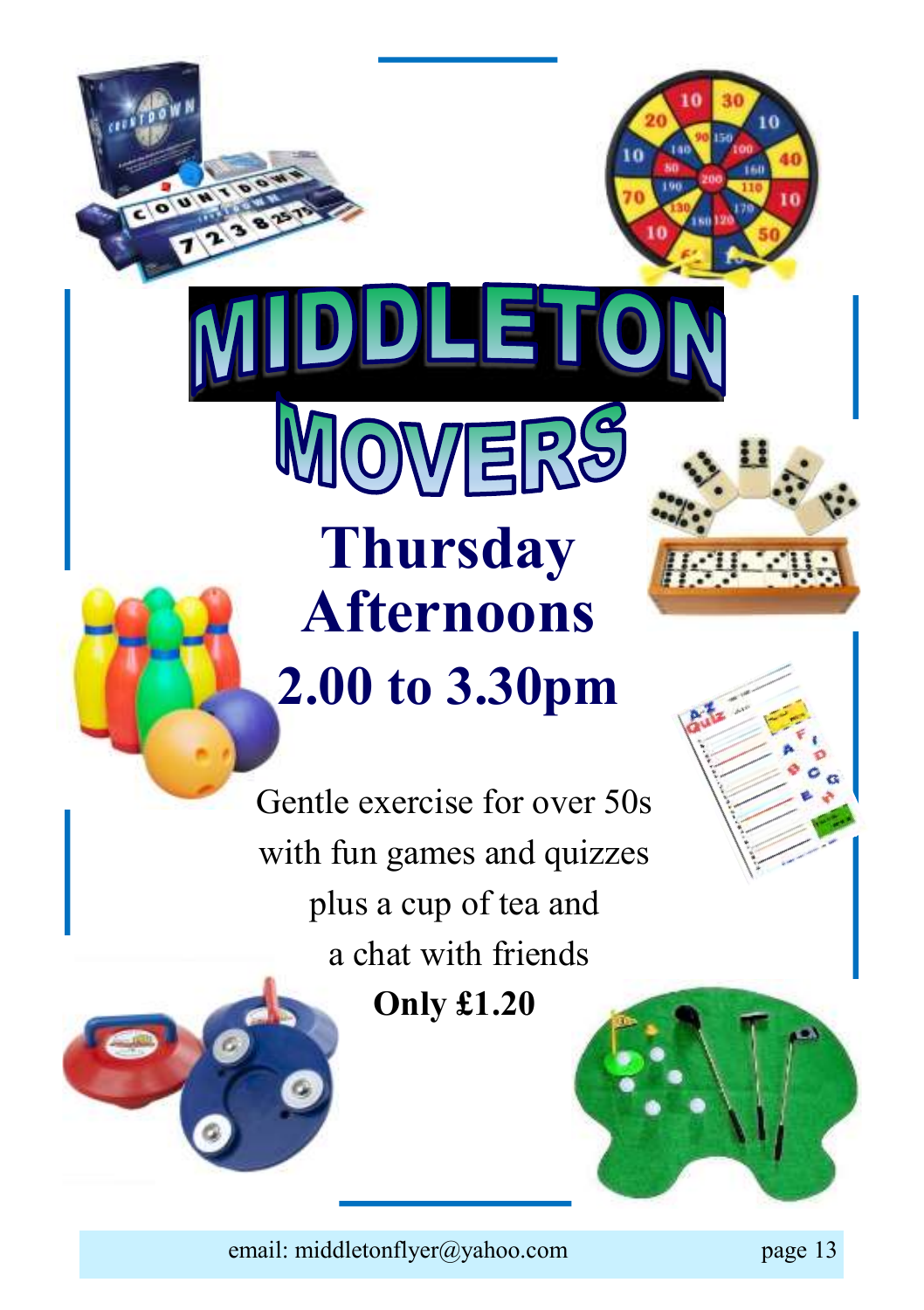## NEWS FROM OUTSIDE MIDDLETON

### **Lund Village Theatre Events @ the Hall**

### **SPRING 2019**

#### **Please book early to avoid disappointment For more details/tickets call 01377 219598 /217776 Les Barker and Dyet also have tickets on sale at Beverley Tourist Information**

**Unless stated otherwise all events will have a bar and cafe**

**Diyet and the Love Soldiers Canadian Folk From the Yukon, Friday May 10th £9. Doors open 19.00 for 19.30**

Diyet & The Love Soldiers is alternative country, folk, roots and traditional music with catchy melodies and stories deeply rooted in Diyet's Indigenous world view and northern life. Backed by Love Soldiers: husband and collaborator, Robert van



Lieshout and award-winning producer, Bob Hamilton; this multiinstrumental trio from the Yukon has a sound that can fill a big stage or capture an intimate room. An emotion stirring voice

**"yesterday, fishing for our dinner on the ice, the next day, on the stage singing for you!" Vulnerable, true to life songs. "Vancouver Sun" For an example track [https://www.youtube.com/watch?](https://www.youtube.com/watch?v=SYJ0RfBYapk&list=PL4h0_mD92njCtfoQEFAEqEsSA7BVXPU4y&index=8) [v=SYJ0RfBYapk&list=PL4h0\\_mD92njCtfoQEFAEqEsSA7BVXPU4y&index=8](https://www.youtube.com/watch?v=SYJ0RfBYapk&list=PL4h0_mD92njCtfoQEFAEqEsSA7BVXPU4y&index=8)**

### **Bad Apple "The Frozen Roman" play Saturday 25th May. £10. Doors open 19.00 for 19.30**



They came, they saw, they conquered, they went away again. Or did they? An emergency meeting at the Phoenix pub gets heated, as the villagers rack their brains for new ways to fight the imminent housing development that threatens village life as they know it. The discovery of an ancient burial site under foot may just throw them a

lifetime if they can somehow authenticate their mysterious findings. But things aren't always what they seem! Expect a double dose of comedy as the situation goes ballisticus maximus in this brand-new original comedy from Kate Bramley and Badapple Theatre.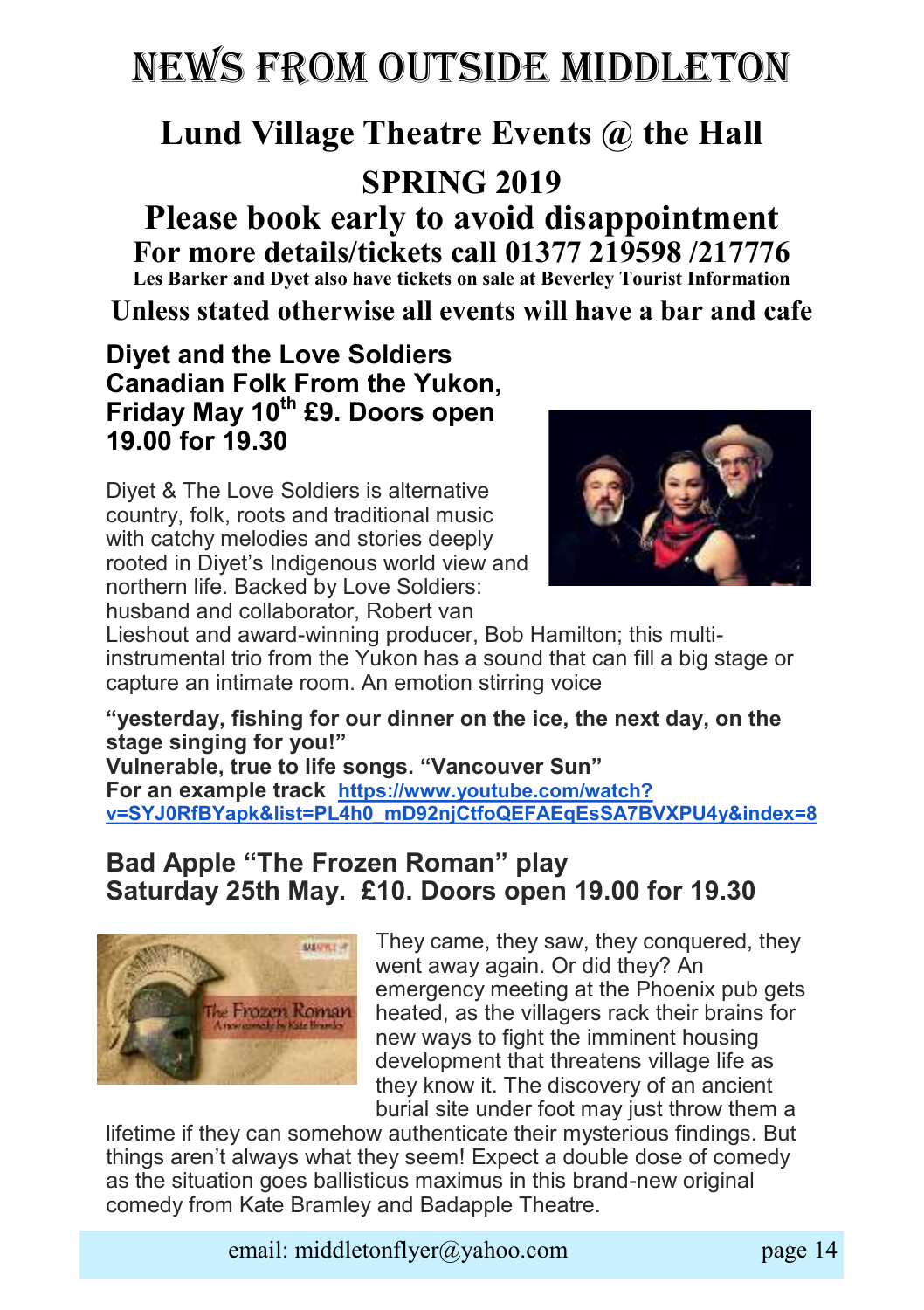### **PRODUCE SHOW**

This year's Produce show is on Saturday 13th July.

Schedules are in the process of being printed and will be delivered in May / June.



Please enter and support us.

*Sue Howden Show Secretary*

|            | <b>ADVERTISING COSTS</b> |      |  |  |  |  |
|------------|--------------------------|------|--|--|--|--|
| Rates      | Month                    | Year |  |  |  |  |
| Whole Page | £25                      | £150 |  |  |  |  |
| $1/2$ Page | £15                      | £100 |  |  |  |  |
| $1/3$ Page | £10                      | £60  |  |  |  |  |
|            |                          |      |  |  |  |  |

Full colour - Print run 500 copies - Please supply in pdf format Contact: Tina 01377 217242, middletonflyer@yahoo.com

| Blue blood<br>роом ио урои |                                          | Pierce Brosnan 1953<br>Bob Dylan $1941$<br>:emsrganA | Clint Eastwood 1930 Chris Froome 1985 |  |                | David Beckham 1975 Princess Charlotte 2015 |               |                       |   |             |    |   |
|----------------------------|------------------------------------------|------------------------------------------------------|---------------------------------------|--|----------------|--------------------------------------------|---------------|-----------------------|---|-------------|----|---|
| lron curtain               |                                          |                                                      |                                       |  |                | 6                                          | $\frac{1}{2}$ | $\mathcal{L}_{0}^{2}$ | 9 | £           | ς  | 8 |
|                            | Fish out of water                        |                                                      |                                       |  |                |                                            |               |                       |   |             |    |   |
| $2.318$ dgni $\Omega$      |                                          |                                                      | 8                                     |  | $\overline{c}$ | 9                                          | ς             | 6                     | ε |             | t  | I |
| 0 <sup>I</sup>             | Winchester                               |                                                      | t                                     |  | ς              | E                                          | 8             |                       |   | τ           | 9  | 6 |
| 6                          |                                          | Robert Louis Stevenson.                              |                                       |  |                |                                            |               |                       |   |             |    |   |
|                            |                                          |                                                      | τ                                     |  | 8              |                                            | ε             | t                     | 6 | $\varsigma$ |    | 9 |
| 8                          | Ten Pin Bowling                          |                                                      |                                       |  |                |                                            |               |                       |   |             |    |   |
| $\prime$                   | Peru                                     |                                                      | ς                                     |  | 9              |                                            | I             | 8                     | τ | 6           | ε  | t |
| 9                          | $\mathcal{L}_{\text{M}}$ plymourl Argyle |                                                      |                                       |  |                |                                            |               |                       |   |             |    |   |
| $\varsigma$                | Walk on the Moon                         |                                                      | 6                                     |  | ε              | t                                          | 9             | ς                     |   |             | 8  | τ |
| t                          | 19911S 9щV                               |                                                      |                                       |  | 6              | ς                                          | τ             | 9                     | t | 8           |    | ε |
| $\epsilon$                 |                                          | He hit a tree whilst ski-ing                         |                                       |  |                |                                            |               |                       |   |             |    |   |
|                            |                                          |                                                      | ε                                     |  | t              | 8                                          | 6             |                       | ς | 9           | 7. | L |
| $\overline{c}$             | Colorado                                 |                                                      |                                       |  |                |                                            |               |                       |   |             |    |   |
| T                          | <b>Doctor</b>                            |                                                      | 9                                     |  |                |                                            |               | ε                     | 8 | t           | 6  | ς |
|                            |                                          |                                                      |                                       |  |                |                                            |               |                       |   |             |    |   |

#### **Quiz Answers**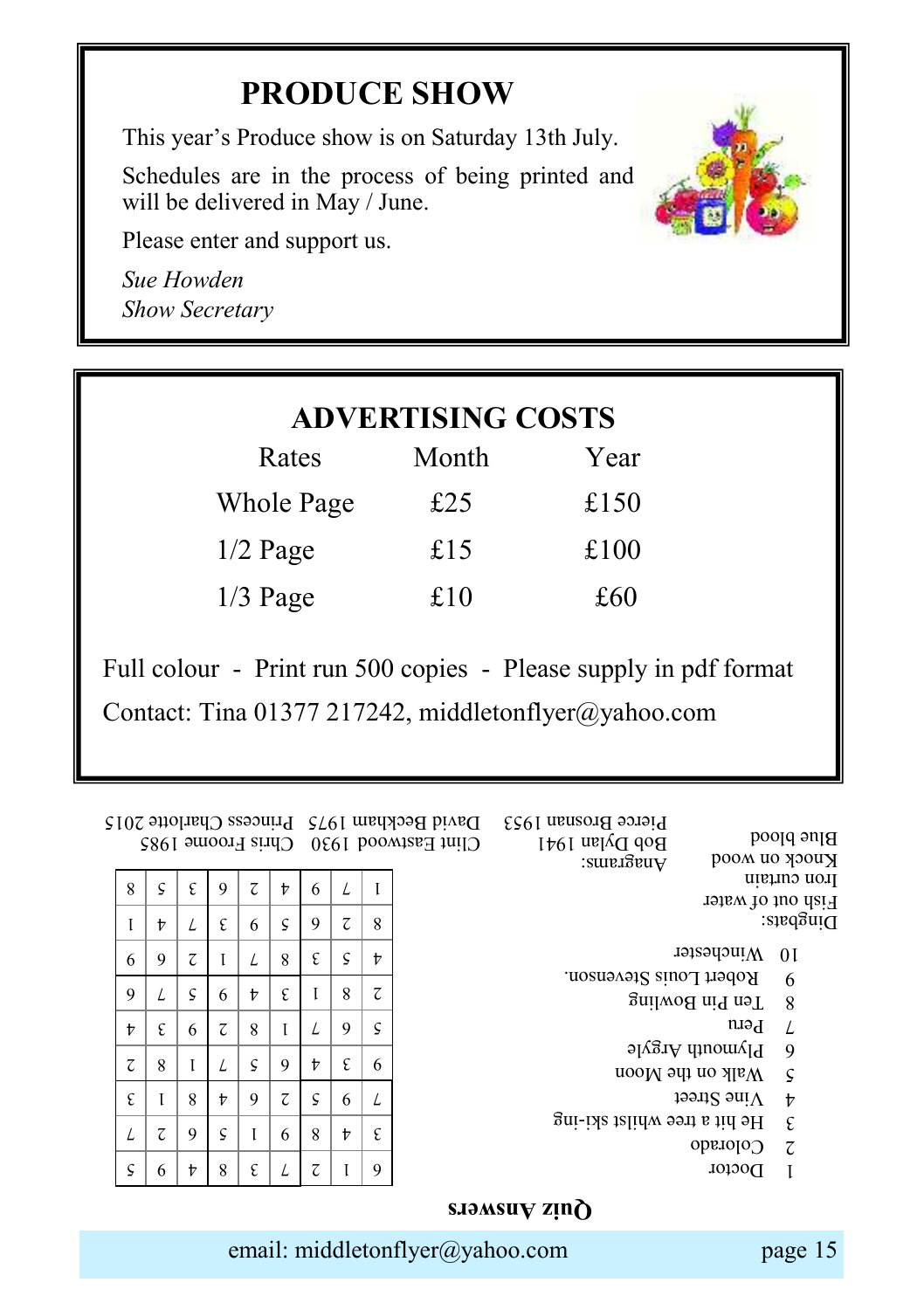





**Layby near to the Roundabout Every Wednesday 4.30 to 7.00pm**

### **All fish is Haddock skinned and boned**

| Fish & Chips                    | 5.60 | Sausage & Pattie        | 0.90 |
|---------------------------------|------|-------------------------|------|
| Single Fish                     | 3.90 | Chicken Nuggets & Chips | 3.50 |
| Large Fish                      | 5.10 | Fishcake                | 1.10 |
| Small Chips                     | 1.70 | Beef Burger             | 2.00 |
| Large Chips                     | 2.80 | <b>Cheese Burger</b>    | 2.50 |
|                                 |      | Spam Fritter            | 1.20 |
| Fish Goujons & Chips            | 4.40 | <b>Onion Rings</b>      | 1.80 |
| Large Fish Goujons & Chips 5.60 |      | <b>Fish Pattie</b>      | 1.70 |
| Pattie and Chips                | 2.60 | <b>Breadcake</b>        | 0.40 |
| Sausage & Chips                 | 2.60 | Peas, Curry or Gravy    | 0.80 |

| Specials<br>served with Peas, Curry or Gravy |      |
|----------------------------------------------|------|
| 2 x Sausage & Chips                          | 4.00 |
| 2 x Pattie & Chips                           | 4.00 |
| Small Fish and Chips                         | 4.60 |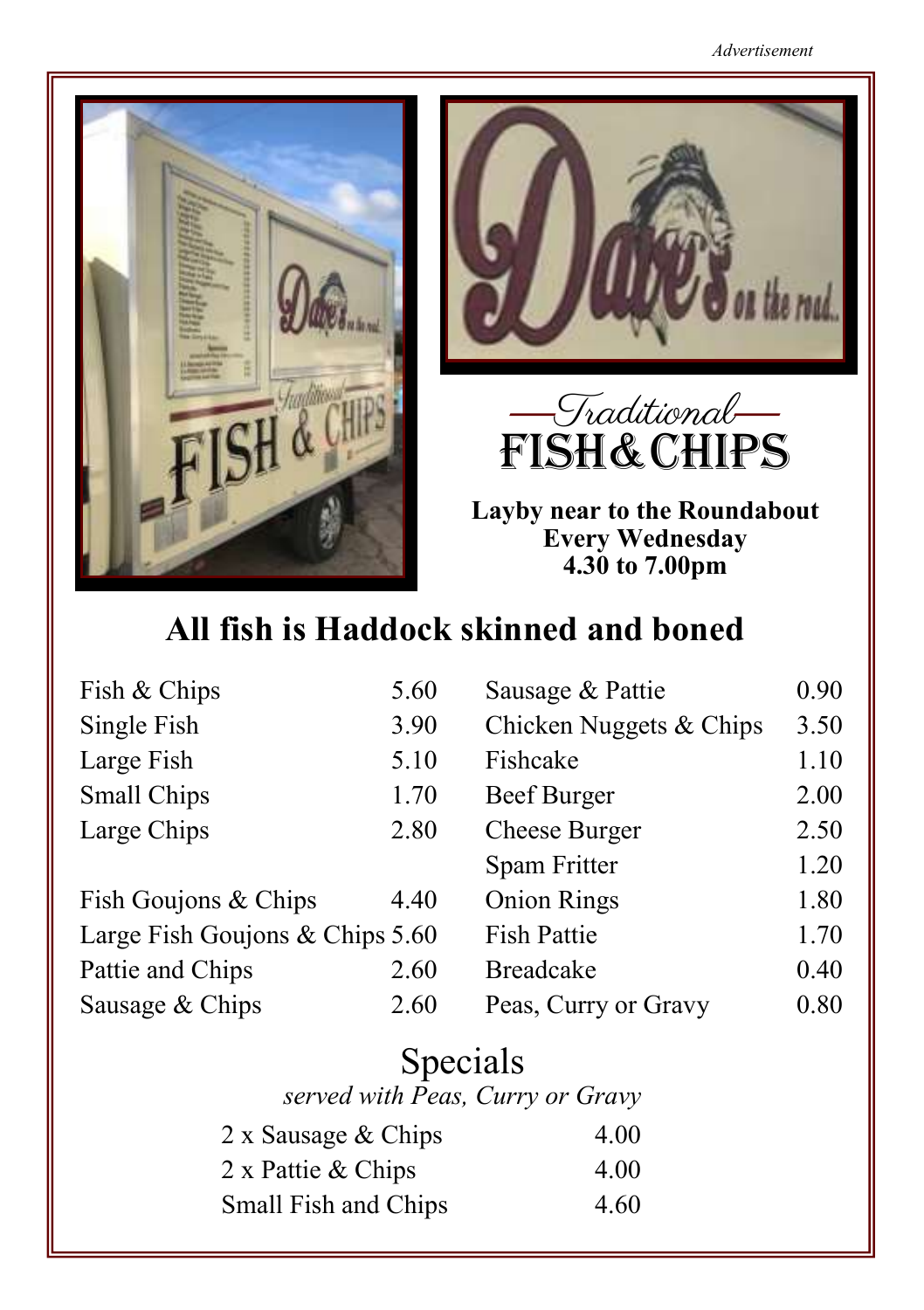*Advertisement*



Black Yak is very proud to be recognised by BAFTS. The British Association for Fair Trade Shaps and Suppliers, as a fair Trade importer, wholesaler and retailer. Our ethos is to buy only honestly, fairly and ethically produced goods from our producer partners, with wham we work closely to ensure that they earn an honest wage, not just in the busy times but throughout the whole year, that they have safe and pleasant working conditions and that they are able to look forward to a better future.

Many small producers are just not able to access international markets to sell the wonderful goods that they produce. Black Yak is able to give them access to markets that they otherwise could not get into and to allow people to realise a very simple desire - to work for a fair wage, to be able<br>to look after themselves and their families and to have a future with dignity, hope and respect.



We maintain very close and long-term direct personal relationships with our producers, promoting fair trade principals and putting something back into our supplier's communities with medical and educational funds. Several of our producer partners started as very small businesses and we are very proud that some are now much larger and are also themselves now putting back into their communities through relief programmes and local projects.

As proud and committed members of BAFTS, which in furn is a member of the WFTO IThe World Fair Trade Organisation), we follow the Ten Principals of Fair Trade.

- 1: Creating opportunities for economically disadvantaged producers.
- 2: Transparency and accountability.
- 3: Fair frading practices.
- 4: Payment of a fair price.
- 5: Ensuring no child or forced labour.
- 6: Commitment to non-discrimination, gender equity and freedom of association.
- 7: Ensuring good working conditions.
- 8: Providing capacity building.
- 9: Promoting fair trade.
- 10: Respect for the environment.

 $: 01377 217777$ E: INFO@BLACKYAK.CO.UK

**FRONT STREET COURT** MIDDLETON ON THE WOLDS DRIFFIELD email: middleton page 172

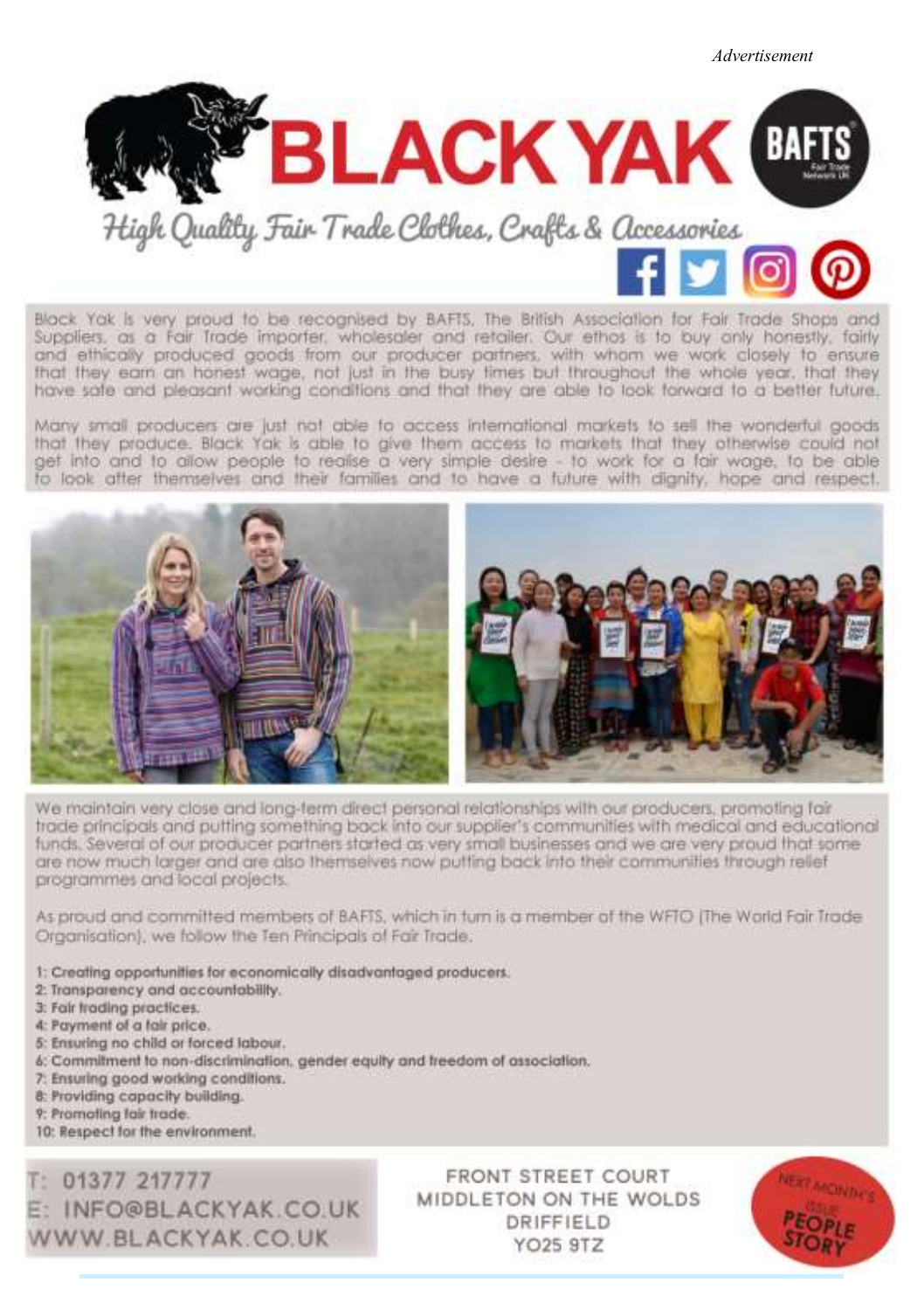## **BARKER NEWS**  $-$  D F L I V F R I F S  $-$ WE CAN DELIVER **MORNING PAPERS MAGAZINES LOCAL WEEKLY PAPERS** TO YOUR DOOR EVERY DAY 30p PER DAY DELIVERY

**ENQUIRIES PLEASE CALL JAMES ON TELEPHONE: 0758 3343773** email: barkernewsdeliveries@gmail.com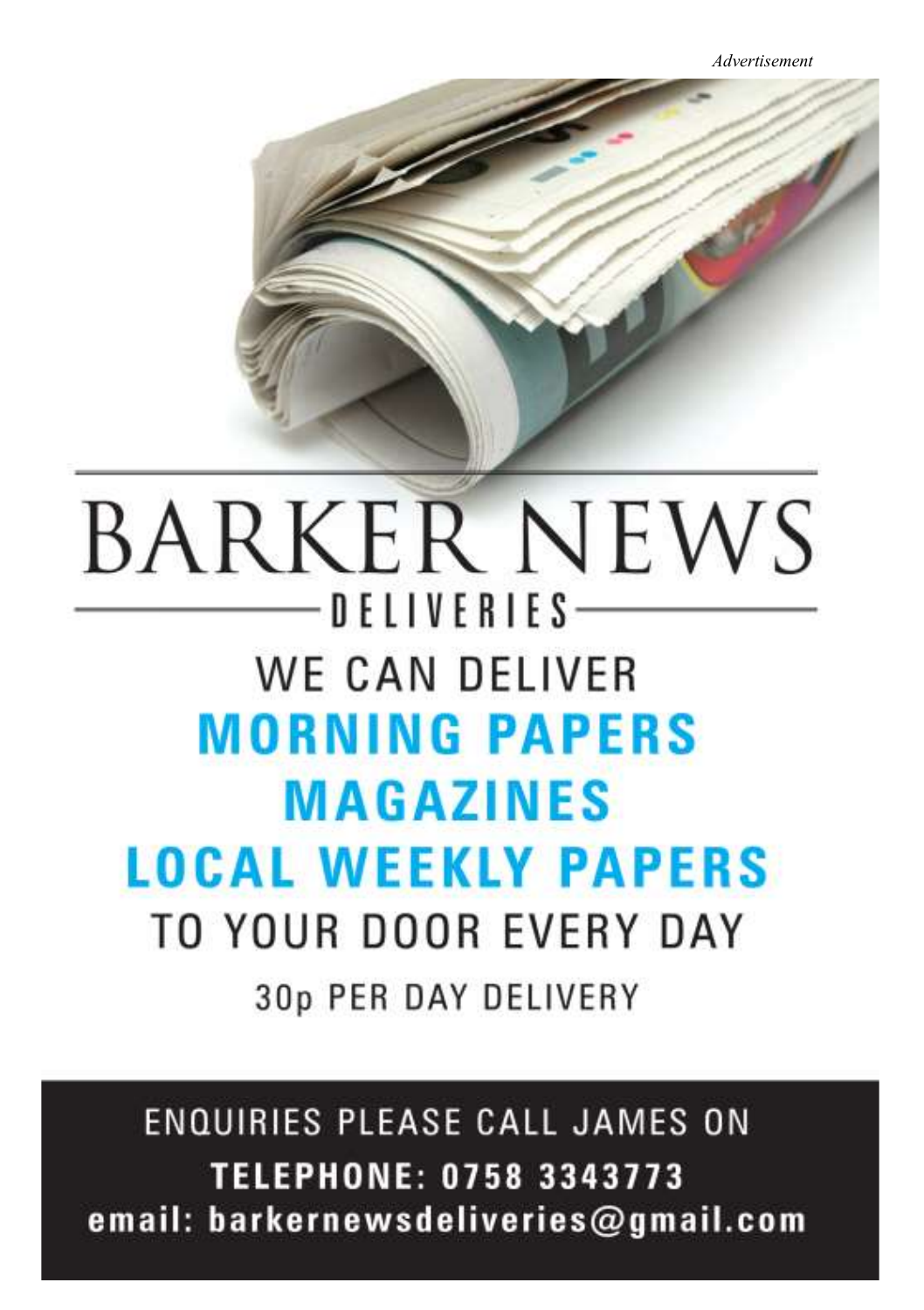

**Woodland Lodge, Middleton-on-the-Wolds** 



## **Wacker Plates**

**Cement Mixers** 

Honda Water Pumps **Rotavators** 

**Generators** 

**Power Washers** 

**Stone Saws Concrete Breakers** 

**Concrete Pokers** 

Mobile: 07966 070461 email: middletonflyer@yahoo.com page 19